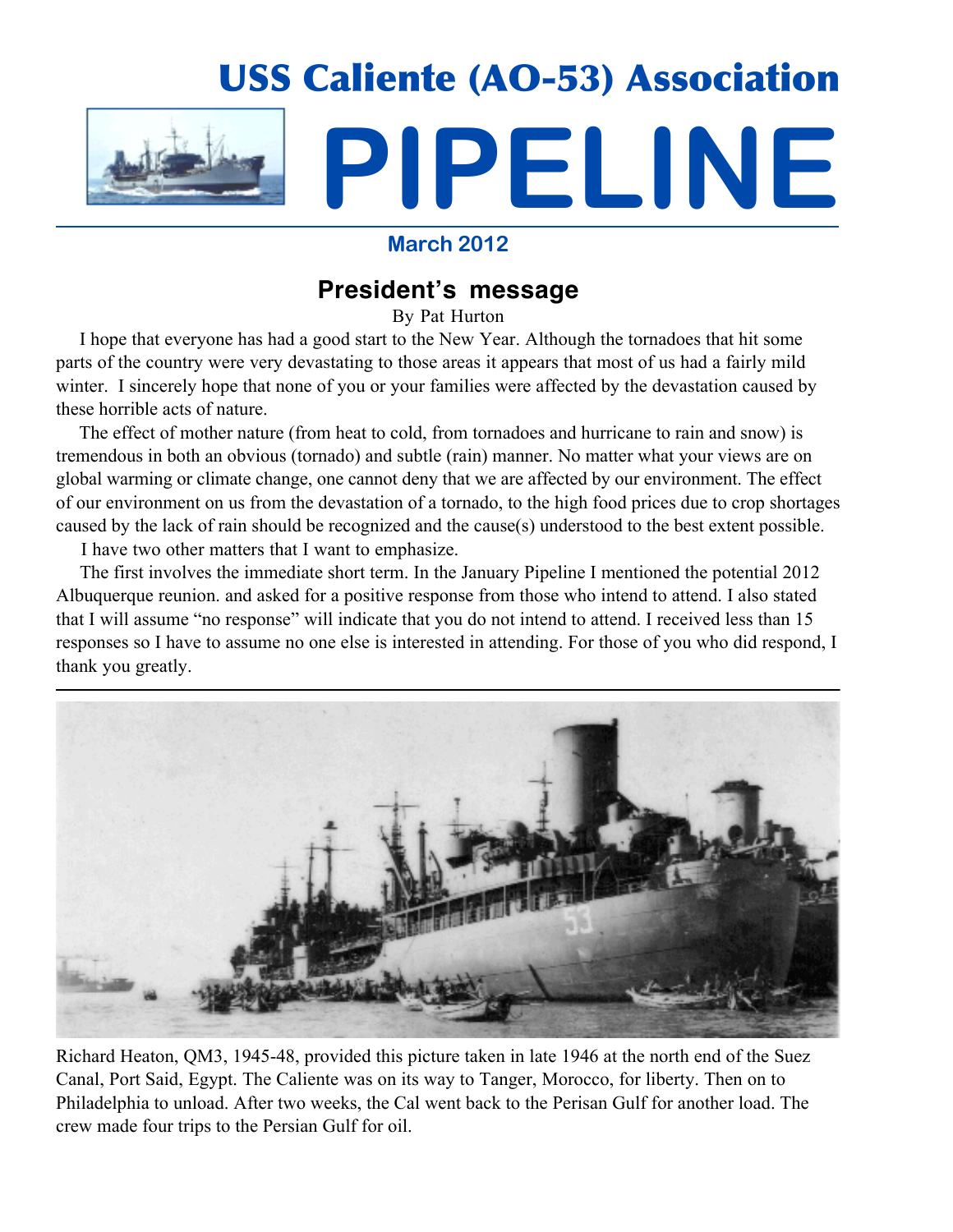### **Pipeline** March 2012 page 2

 Norm Street and I have decided to solicit commitments to attend one last time. The present indicated number of room nights is not enough to guarantee the low room rate we have been quoted. I believe we will be able to get the previously quoted rate if attendance picks up quite a bit and I can get back to the Marriott very shortly.

 For those of you who didn't respond but intended to attend and respond later, I ask you to consider the planning aspects of a reunion and the value of getting an early indication of the number of persons who will attend. I usually commit to the hotel in early February to guarantee the room rate and banquet rates. This has been impossible to achieve this time.

 You may not be interested, but we have not made the committed number of room nights for the past three reunions. The early commitment by a lot of you told me that even if we didn't achieve the total number of room nights, with the help of the hotel's event manager, an appeal to the hotel's general manager would obtain a waiver of the commitment. This has resulted in relief from what could have been a significant expenditure of the USS Caliente's funds. Although this relief came in sort of a "by gosh and by golly fashion" I mention it to reinforce that long-term (if you consider nine months long term) planning and a commitment by all involved is critical to having great reunion. It does take time to research DJs, photographers, tours, events etc. Remember ---- poor planning results in ---- poor performance.

 If the Albuquerque reunion is to happen, it will take effort on the part of all of you to respond **RAPIDLY** and indicate your attendance if you are going to attend. This will allow Norm and I some time for planning. Norm is going to help in soliciting attendance but please also respond to me directly either by phone at (530)343-4040, email at gigandpat@digitalpath.net or snail mail to 156 Greenfield Drive, Chico, CA. 95973-0185. Charleen and I are planning several trips this year and I have already planned most of them. Can you do the same?

 The second matter involves the longer term future of the Association. Norm and I have committed to the association through the Albuquerque reunion (if it is to be) and the Baltimore "70th anniversary of the launching and commissioning of the USS Caliente (AO-53)" reunion. We both, however, expressed that we need to have somebody step forward and assume our roles. This must happen sooner rather than later. Working alongside us would be of great value to the persons who will lead the Association in the future and would not put the immediate pressure on anyone to "figure it out for themselves."

 To give you the background behind my reasoning for persons to step forward now, I offer the following. While balancing this month's USS Caliente bank statement vs. the checkbook I noticed that the first time I did this was in December of 2002 when I took over as Association treasurer. I worked with President Bob Howard for the first six years and came to understand how much assistance, from all hands was necessary in the running of the Association. Bob undertook the vast majority of efforts for the Association from publishing the Pipeline to organizing reunions. He visited potential hotels, found photographers, DJs etc. and organized very enjoyable events. Bob did not do all these things out of a desire to be a "one man band" but out of lack of other volunteers.

 In late 2008 I took over as president of the Association from Bob. For almost ten years I have been an officer of the Association. Since I took over as president, I have been lucky to have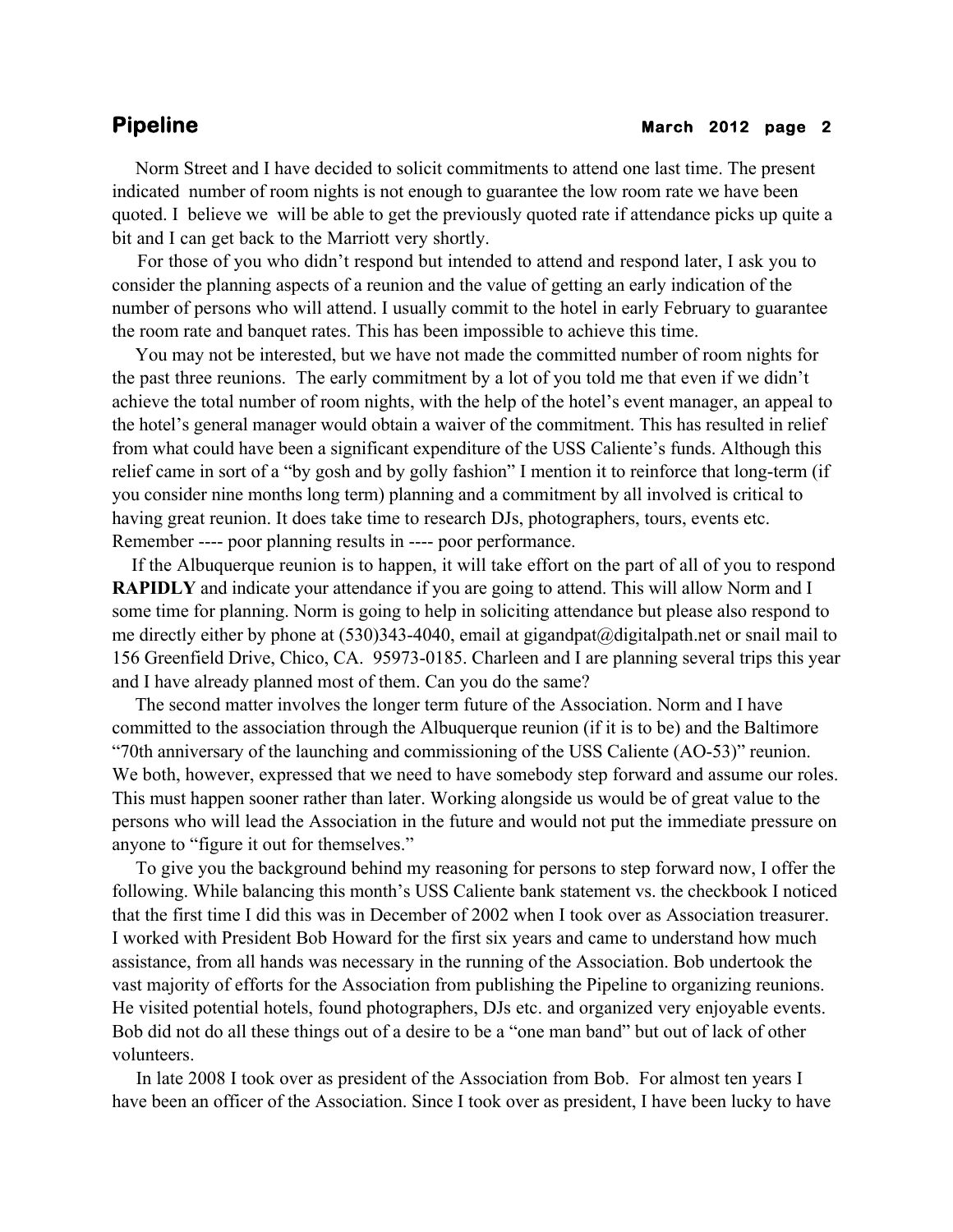the cooperation and efforts of Norm Street and Karl Seitz.

 As we all know Karl provides the Pipeline. I only have to provide the President's Message and the "Welcome Aboard" section. Karl has undertaken all the rest of the efforts. His background as an editor has been obvious in the professionalism of the Pipelines he has produced.

 Norm Street has also provided invaluable assistance. Norm put together a team that researched Caliente rosters, made phone calls, wrote letters and sent emails that resulted in tremendous growth in the number of Association members. He maintained the USS Caliente website and has been instrumental in making our reunions a success. He sought out the best hotels, got great rates and found activities that have been a pleasure to all.

 As you can see it takes a lot less effort for one person if others are willing to help. Pipelines don't write themselves and reunions involve quite a bit of planning that should (must) be done well in advance to cohesively pull together the pieces necessary to make that reunion a success. Persons must step forward and continue the successful operation of the Association.

 In summary of both items, the responses (or lack thereof) to the Albuquerque reunion indicate that our members are either so comfortable that the reunion will be a success that one does not have to plan and can just decide to attend at the last minute or that the organization as a whole is tired of attending reunions. I hope that the latter is not the case. The lack of persons indicating



USS Caliente Association President: Pat Hurton Vice President: Norm Street Secretary: Red Ward Pipeline Editor: Karl Seitz



 The Pipeline is the official quarterly newsletter of the USS Caliente Association. It is a place to share your memories. Please send them via e-mail to seitzao53@gmail.com or by regular mail to Karl Seitz, 1212 30th St. South, Birmingham, AL 35205-1910.

 Masthead picture of USS Caliente (AO-53) used with permission of Dan Davis. Association dues are \$10 per year due Jan. 1, payable by Jan. 15. Checks should be made out to The USS Caliente Association and mailed to Pat Hurton, 156 Greenfield Drive, Chico, CA 95973-0185.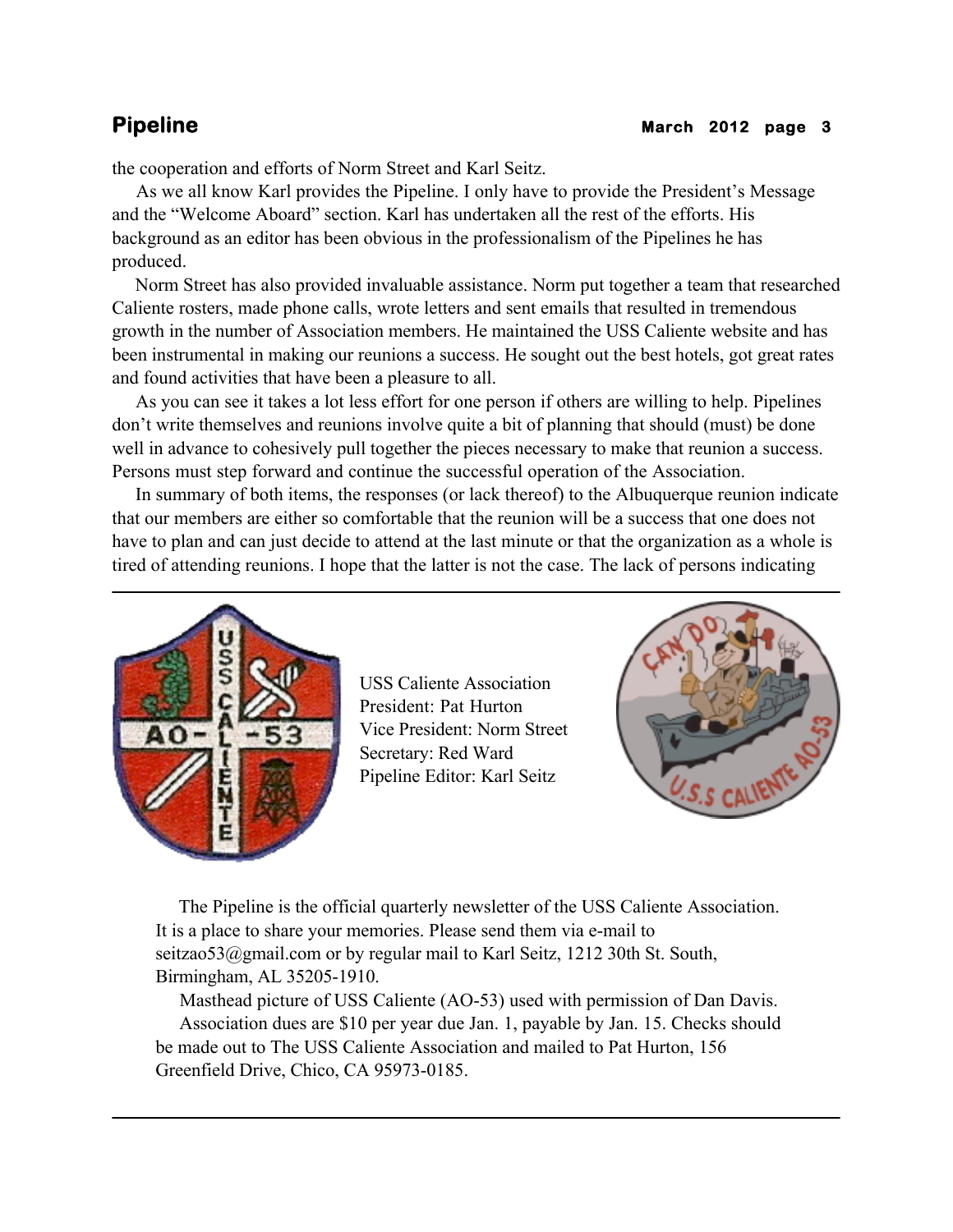that they want to assume a leadership role in the Association indicates that the Association may want to just gracefully fade away.

 Why should the Association continue? An organization that allows persons with a common denominator to meet and communicate with each other can provide a wonderful opportunity for all involved. In addition to sharing stories, learning about, meeting and communicating with persons who are outside our day-to-day existence can give us insight and understanding of the diversity of all persons and ideas. The organization can provide the opportunity to visit different localities around our great country that we may not normally visit. Varying the site of those locations can provide the opportunity for the different members to attend a reunion and not impose unnecessarily long travel and/or high cost on the member. Learning and understanding can never be a bad thing.

 In summary, I have now served the Association for almost ten years and will continue to assist up through the Baltimore reunion. Norm and I both stated at the Norfolk reunion, we need volunteers to take over our slots and continue to keep the organization alive. Both of us will not serve beyond the Baltimore reunion.

 Will anyone phase in and contribute some part of their life to continue an Association that provides us with, a forum to interact with shipmates, a newsletter that shares memories of our service days and allows for the reading of the different experiences of our shipmates and an Association that organizes a periodic gathering of those who are able and have the desire to share memories in person?

 If no one steps up in the very near future, then we will not have an Albuquerque reunion but only a Baltimore reunion. If anyone is to step up the experience of Norm and/or I would be of great assistance to them and we suggest they step up sooner rather than later. If no one steps up the Association will probably cease to exist.

 If I get sufficient responses to continue planning the Albuquerque reunion, I will firm up plans and forward sign-up sheets in mid/early April.

### **Welcome aboard**:

 We would like to welcome aboard Marion Whittaker who lives in Bayonne, NJ. Mario was a BM3 when he served aboard the Cal from 1970 to 1973

### **In memoriam:**

We are sad to note the passing of a former shipmate and the wife of another:

 Gerry Edward Requarth, 77, died Feb. 3, 2012, at his home in of Murray, Ky. Gerry served on the Cal from 1951 to 1955 as a PO3. He retired from the City of Murray after 30 years with the natural gas system. He is survived by daughter Sherri (Kyrile) Catlett of Murray;



 A reminder if you are on Facebook, Jack Hughes has created a Facebook group for former crew members of the USS Caliente (AO-53) and their families.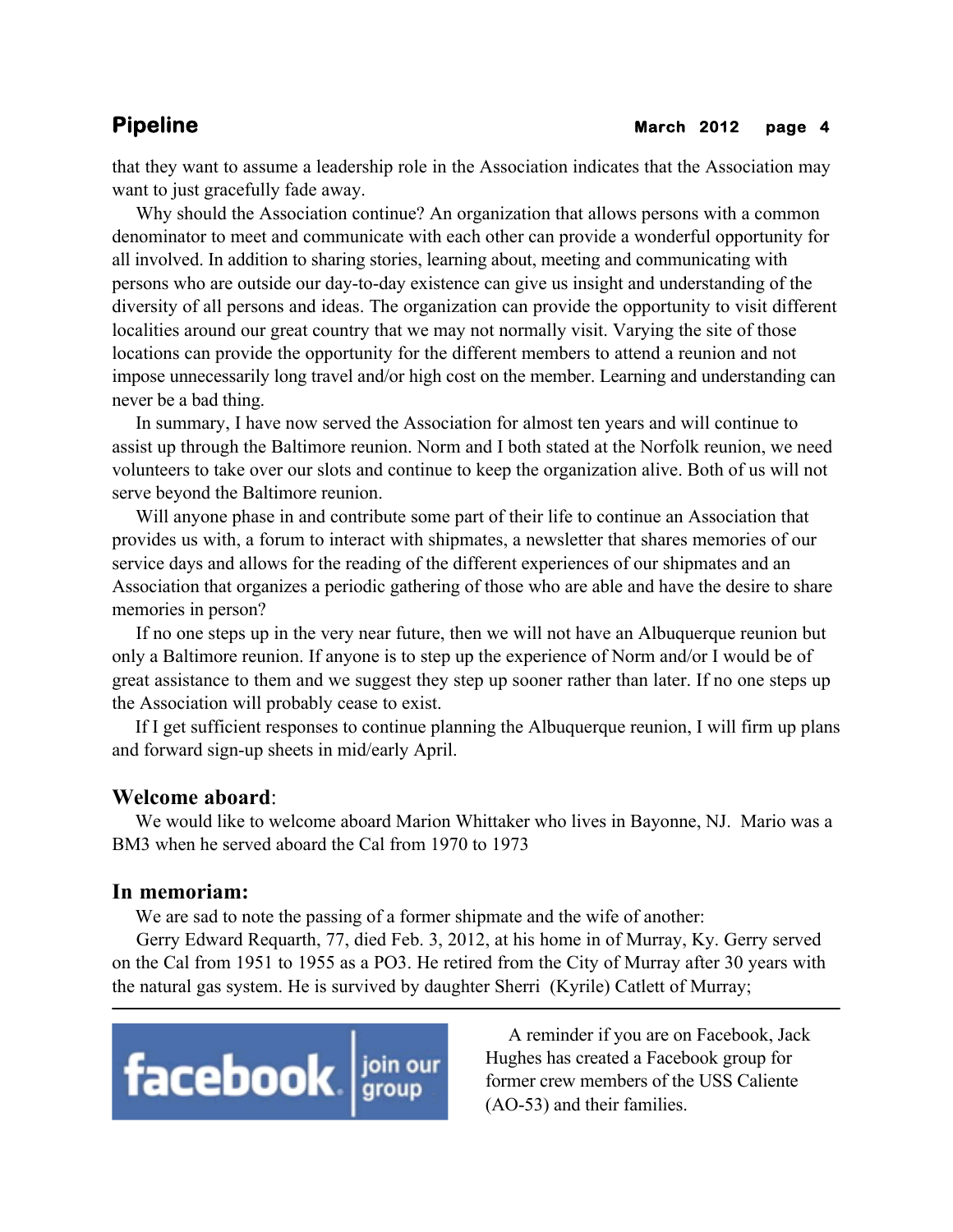stepdaughter Sheila (James) Stewart of Murray; son Eddie (Staci) Requarth of Texarkana, Texas; stepson Daniel (Belvia) Holskey of Murray; sister Jane Ann Pindell of Arkansas; 15 grandchildren and two great-grandchildren. Gerry attended his first Caliente reunion last September in Norfolk.

 Barbara June Timbrook Stafford, 76, wife of Erich E. "Pete" Stafford, died Feb. 1, 2012, at the Clark Regional Medical Center in Winchester, Ky. Pete served on the Cal from 1955 to 1956 as an HM2. Barbara was a retired registered nurse. In addition to her husband, she is survived by three children, Susan (Roger Baton) Williams of Winchester, Erich J. "Pete" (Mary ) Stafford of Gaithersburg, Md., and Virginia (Wayne) Robertson of Pittsburgh, Pa.; six grandchildren and eight brothers and sisters, Wanda (Bob) Grady, Tini (Bobby) Clark , Ike Timbrook, James (Leanne) Timbrook, Jack (Fran) Timbrook, Mark (Suzie) Timbrook, Lewis (Dena) Timbrook, and Michael Timbrook.

# **Editor's message**

By Karl Seitz

As you can see in the President's message from Pat Hurton, the Caliente Association is at a crossroads. While the immediate question is whether the reunion in Albuquerque will be held later this year, the bigger issue is the future of the organization.

 We all know the USS Caliente Association will eventually disband when the number of former crew members declines below the level needed to maintain the organization. There are even provisions in the bylaws for how the disbanding is to be done. However, that event ought to be far in our future. We still have members who were on the Caliente at the beginning of its 30 years of service. The youngest crew members at the end of those 30 years are now in their late 50s. Some members may be even younger as spouses and other relatives can be accepted into membership.

 But to continue as a group, we need new leaders. Pat Hurton and Norm Street have done wonders the past several years. The Association is stronger for their service. We should all be grateful, even as we recognize that such service takes a personal toll. Pat and Norm have decided the toll has reached such a level for each of them and their families that they must step down after the Baltimore Reunion in 2013.

 For those who wonder, I have told Pat that I will continue to edit the Pipeline through the Baltimore reunion, and I am willing to continue as editor beyond that date if the next president wishes me to serve. I am not, however, a candidate for president or vice president. My talents do not fit those offices.

 While there are exceptions, the best source for new leadership is probably those who served on the Caliente after about 1960. Most individuals in their late 50s, 60s or early 70s retain enough of the personal energy that the presidency and vice presidency require. Nor should we forget that we may need a separate treasurer. Pat's accounting background has allowed him to serve as both president and treasurer since 2008.

A third or more of all the people who ever served on the Caliente probably served after 1960.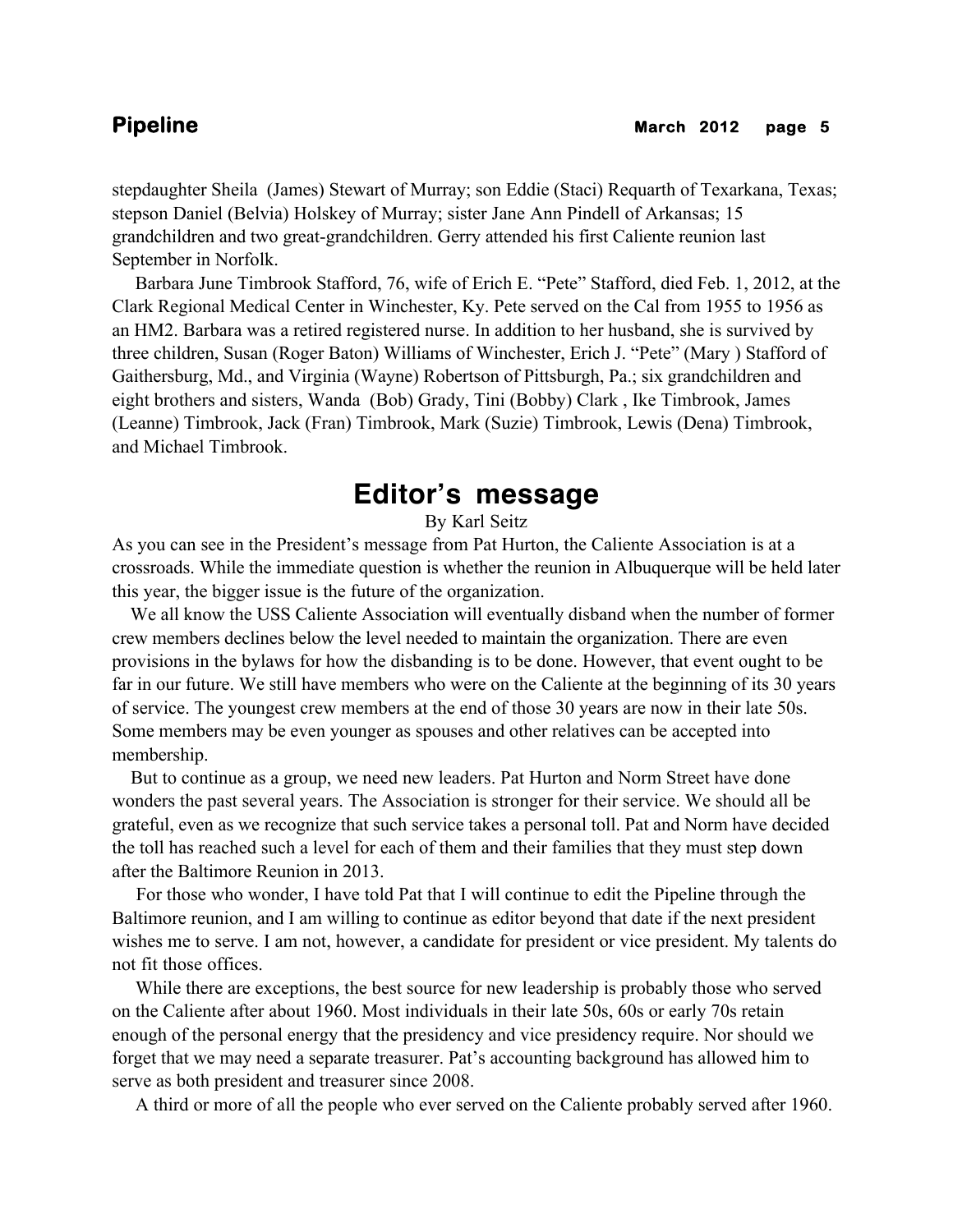I understand from Norm that there has been some difficulty in recruiting new members among the crew of 1970 and later, but that still leaves a decade's worth of members from which new leadership can emerge. Not to mention older members who still have the ability and urge to help our organization sail into the future, avoiding the reefs of apathy that are all too close.

 Now is the time for you to step forward, not to take over immediately, but to prepare for the transition that will take place in about 18 months. Ask Pat what you can do now to help. If you know another member who would make a good leader, encourage him to get involved. The organization you save will be your own.

\* \* \*

 And don't forget to share your stories and pictures with the Pipeline. We're light on stories this issue, in part because of the short time between the January and March issues. But we should be back on schedule for the June Pipeline. That leaves you a little over two months to put your story on paper or in an e-mail and get it to me at one of my addresses on page 3. We need pictures, too, preferably in jpeg format if sent electronically. Remember, only you and your contributions can make this newsletter what we all want it to be.

## **Find yourself and your shipmates**

 Clyde and Lori Goodhue have digitized the microfilm of the USS Caliente Muster Roll for the period of Oct 1943 through 1970. It covers all shipmates, dates they boarded, dates they debarked, dates of promotions etc. Unfortunately, the muster roll after 1970 is not available to the public because the Navy began using Social Security numbers for service numbers, which creates privacy and identity theft issues.

 Clyde has offered to provide a DVD of the muster roll to any member who wants one for \$40. He can be contacted at:

 Clyde Goodhue 45 Oakwood Drive Hyde Park, VT 05655 (C) 802-760-0350 (H) 802-888-7669 Email: goodhue11@myfairpoint.net

## **Thoughts of a Californian on a rainy day**

By Pat Hurton

 Northern California had a very mild winter. While that makes for a less dreary winter it is very bad from an economic standpoint. The ski resorts had to open late and have had limited snow packs resulting in less enjoyment for the skiers and, of course, less revenue from lower use of the ski areas. It looks like for the next week or so we will get some very much needed rain and snow. If we can't fill up the reservoirs during the winter and have a substantial snow pack (for runoff) in reserve, then summer water supply becomes a serious issue for the farmers south of Sacramento, down the central valley, to Bakersfield.

Runoff from the snow pack provides the majority of the water supply in California. It seeps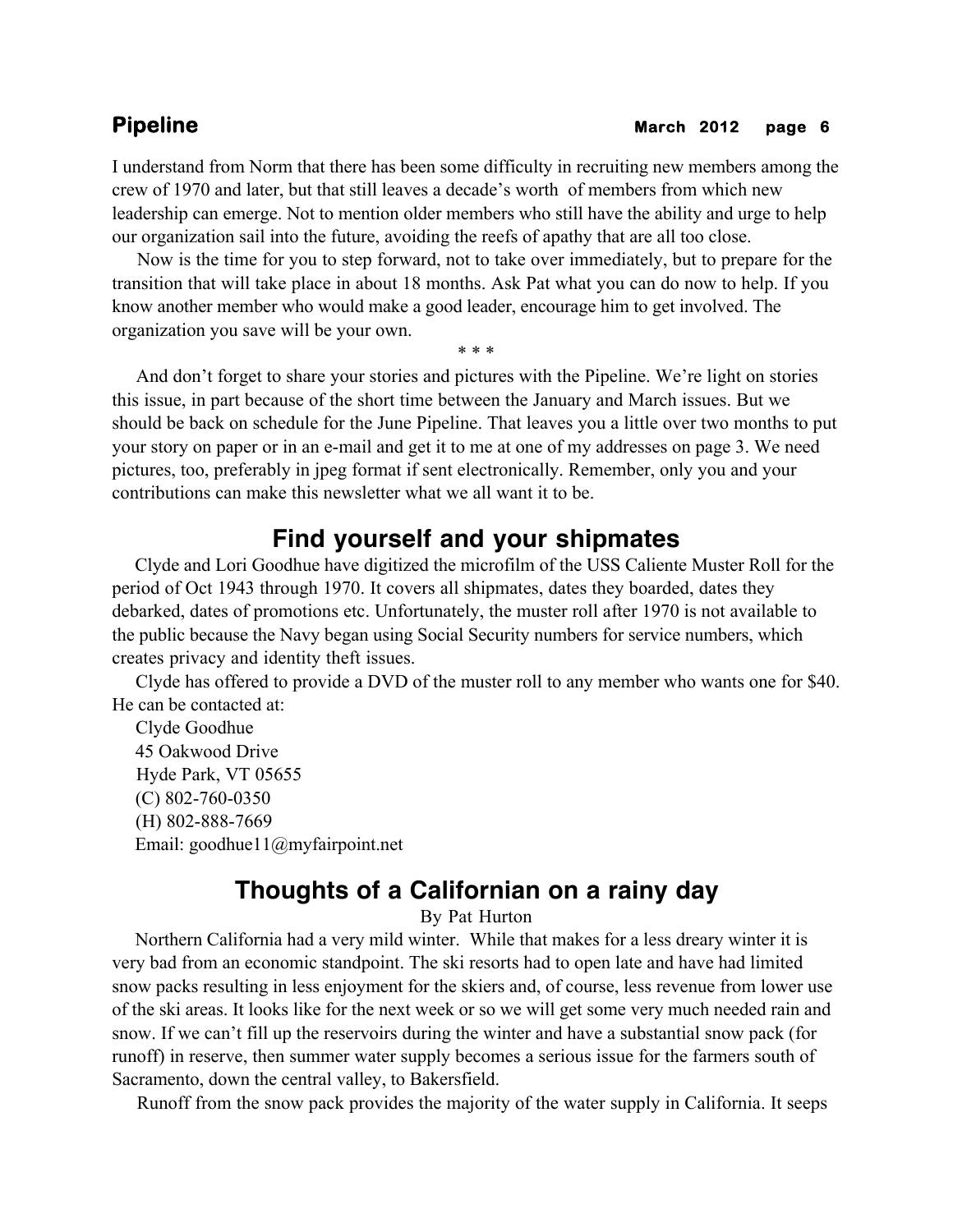### **Pipeline** March 2012 page 7

into the aquifer all year replenishing the underground water supply. No snow pack — no runoff. That affects most of the nation as California is the primary supplier of agriculture to the country. Seventy five percent of California's water supply comes from north of Sacramento and 85 percent of all California water is used for agricultural purposes. Less water, less crop yield resulting in higher prices. Although California is the largest user of Colorado River water, the Colorado River provides only about 10 percent of California's water, so the winter weather in Northern California is not only critical to us Northern Californians but to all the nation.

 California may be the land of "fruits and nuts' to many, but it is the breadbasket of the nation from an agricultural standpoint. California can supply the hot dog and hamburger that you eat at a sporting event or picnic, the popcorn you eat at the movie and the movie itself. As you are enjoying your olives the largest supplying area for olives in the USA is 30 minutes due west of Chico in Orland, California.

 Don't forget your iPhone, iPad or equivalent smart phone. Although the iPhone etc. are not made in California they were conceived and designed here. If you question the facts in this short spiel you will probably use Google or Yahoo to search for answers. Both bought to you from my ex home in Silicon Valley.

 The foregoing was not a paid California Chamber of Commerce dissertation nor was it intended as a political statement (the Pipeline has always stayed away from taking political or religious views and will always do so while I'm involved), but just something I was thinking about while complaining about the rain when I wanted to go out and wash my car. Amazing the things I sometimes think about when left without anything to do on a gloomy day.



Bob Beeter, SK3, 1966-68, visited the Caliente memorial plaque at the National Museum of the Pacific War in Fredericksburg, Texas, in December and provided these pictures. Meanwhile, Warren Froscheiser, FTG3, 1965-68, calls the plaque "Pretty impressive!!" and has provided a link to it on the museum's webpage. Click on USS CALIENTE (sixth ship on list) to view the plaque. Because of the limits of the editor's production techniques, you will need to copy and paste the address into your browser.

http://www.pacificwarmuseum.org/SearchPlaques.asp?LastLetter=c